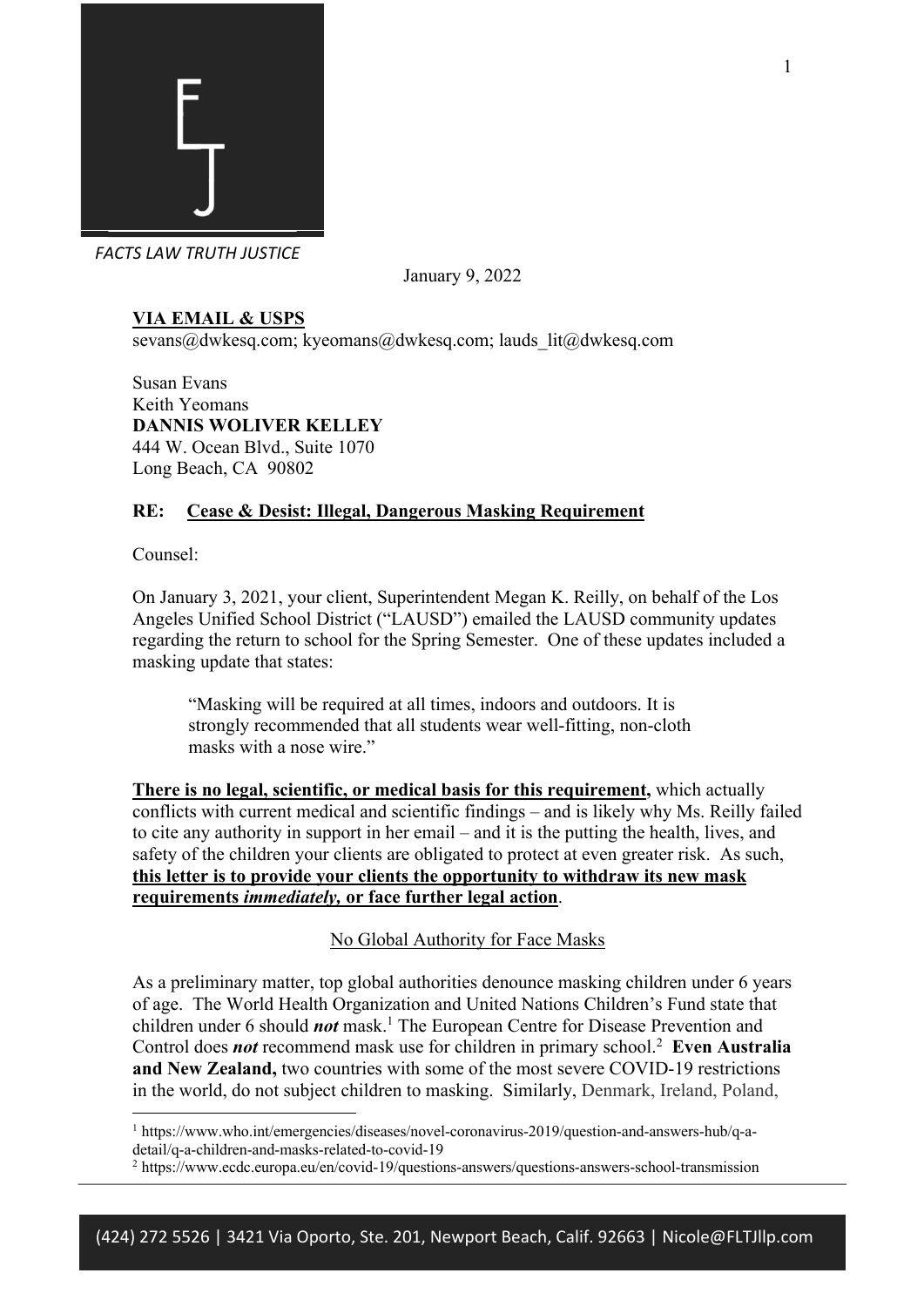

Germany, Netherlands, Switzerland, Hungary, Finland, Norway, Iceland, Sweden and the United Kingdom do not mask children.

One of the many reasons for Britain's refusal to mask children was that "the potential harms exceed the potential benefits" because "seeing faces is important for the social development and interaction between people."<sup>3</sup> British officials recognized this longstanding truth and chose not to impose such a dangerous requirement on its children to avoid "a generation of children disabled in the coming years."4 And they were right. These fears were confirmed in a 2021 Brown University study that attributes **23% overall cognitive decline since 202 in children ages 0 to 5 due to a combination of mask wearing, distancing, and remote learning**. 5

American Authorities, Now, Do Not Support Mask Wearing

While the U.S. has been one of the only countries masking its children, in the last weeks of 2021 **several U.S. authorities came out admitting that masks are useless "facial decorations" "not appropriate for omicron . . . delta, alpha, or any of the previous variants either because we are dealing with something that is airborne**."6 This falls in line with (1) admissions by the Food and Drug Administration ("FDA") that **surgical masks do not provide antimicrobial or antiviral protection and cannot be used to prevent or reduce infection**, <sup>7</sup> and **children should not wear N95 masks**; <sup>8</sup> (2) OSHA's admission that **neither cloth nor surgical masks are designed to nor can protect against airborne pathogens, particularly respiratory viruses**; <sup>9</sup> and (3) the disclaimer on surgical mask boxes that warns: **"WILL NOT PROVIDE ANY PROTECTION AGAINST COVID-19 (CORONAVIRUS) OR ANY OTHER VIRUS . . . Wearing an ear loop mask does** *not* **reduce the risk of contracting any disease or infection**."

 $1/1$ 

/ / /

<sup>3</sup> https://continuitynews.com/2021/08/27/in-britain-young-children-dont-wear-masks-in-school/

<sup>4</sup> *Ibid.;* The British Department of Education – which governs England, Scotland, Wales, and Northern Ireland and does *not* require elementary or secondary school children to mask – also ran government studies after its decision not to mask, which showed that infection rates in schools did not exceed those in the community-at-large, and that multiple school cases were often caused by "multiple introductions," or infections likely acquired outside.4

 <sup>5</sup> https://www.medrxiv.org/content/10.1101/2021.08.10.21261846v1

<sup>6</sup> https://www.dailywire.com/news/cnn-medical-expert-doubles-down-that-cloth-masks-were-never-

appropriate-for-covid-19

<sup>7</sup> https://www.fda.gov/media/137121/download

<sup>8</sup> https://www.fda.gov/medical-devices/personal-protective-equipment-infection-control/n95-respiratorssurgical-masks-face-masks-and-barrier-face-coverings

<sup>9</sup> https://www.osha.gov/sites/default/files/respiratory-protection-covid19-long-term-care.pdf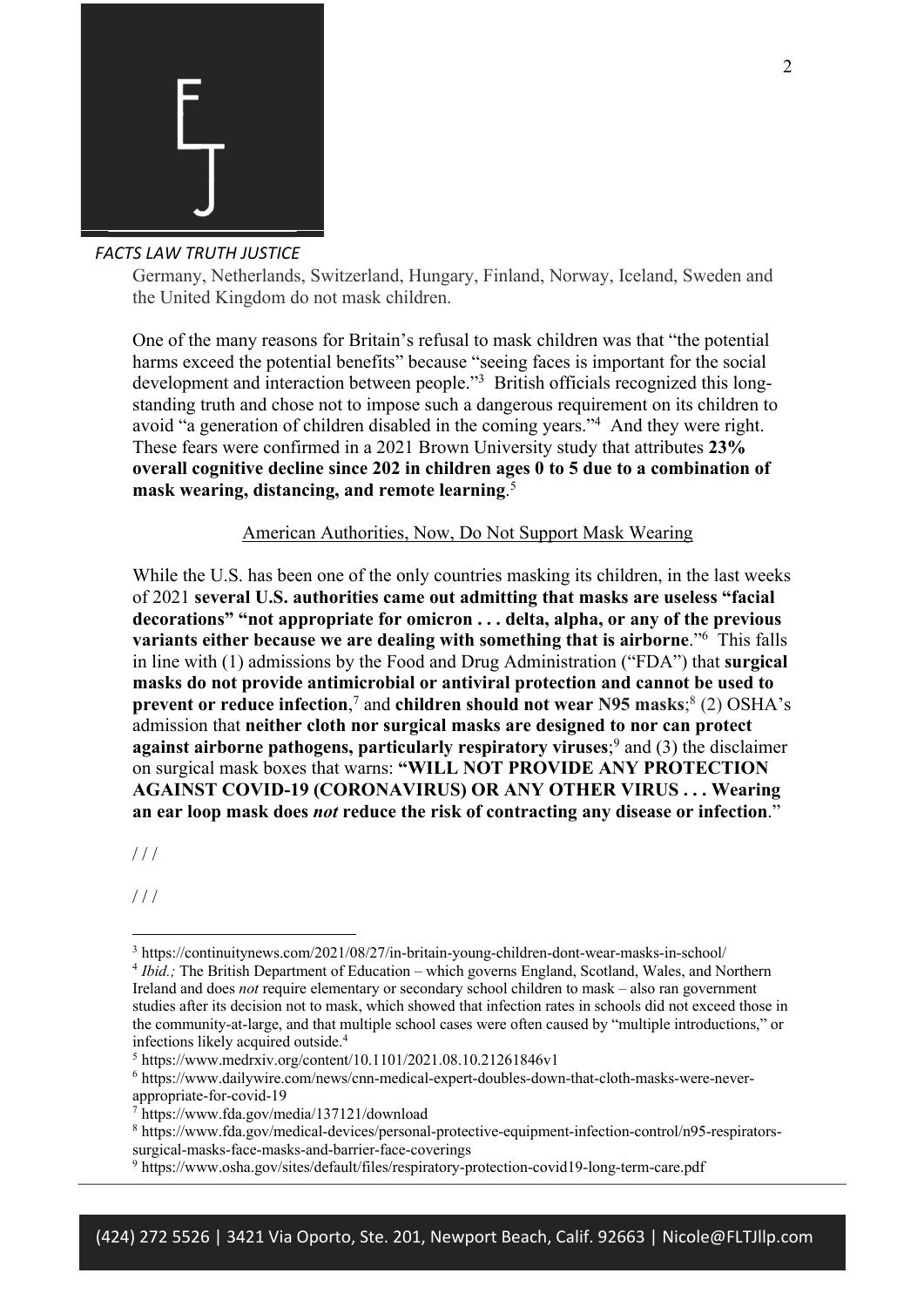

 *FACTS LAW TRUTH JUSTICE*



American Authorities Recognize Masks Are Dangerous for and Should Not Be Used by Children

The FDA states that N95 masks are not designed for, do not offer complete protection to, and should not be used by children. 10

The California Department of Public Health ("CDPH") states that children should *not*  use surgical masks because "they do not fit properly and can impede breathing."<sup>11</sup>

The Centers for Disease Control ("CDC") identifies various instances where a mask should *not* be worn, all of which apply to children:

- Where the individual is not able to wear a mask correctly,
- Where the individual will frequently touch his or her mask or face,
- Where the individual has excess saliva, and/or
- Where the individual cannot remove a mask without assistance.<sup>12</sup>

Children – and many adults – fall into these mask-exempt categories. Therefore, children (and, again, many adults) are exempt from mask-wearing under the CDC's mask guidelines.

<sup>10</sup> *Ibid.* 

<sup>11</sup> https://www.cdph.ca.gov/Programs/EPO/Pages/BP\_Wildfire\_FAQs.aspx

<sup>12</sup> https://www.cdc.gov/coronavirus/2019-ncov/prevent-getting-sick/about-face-coverings.html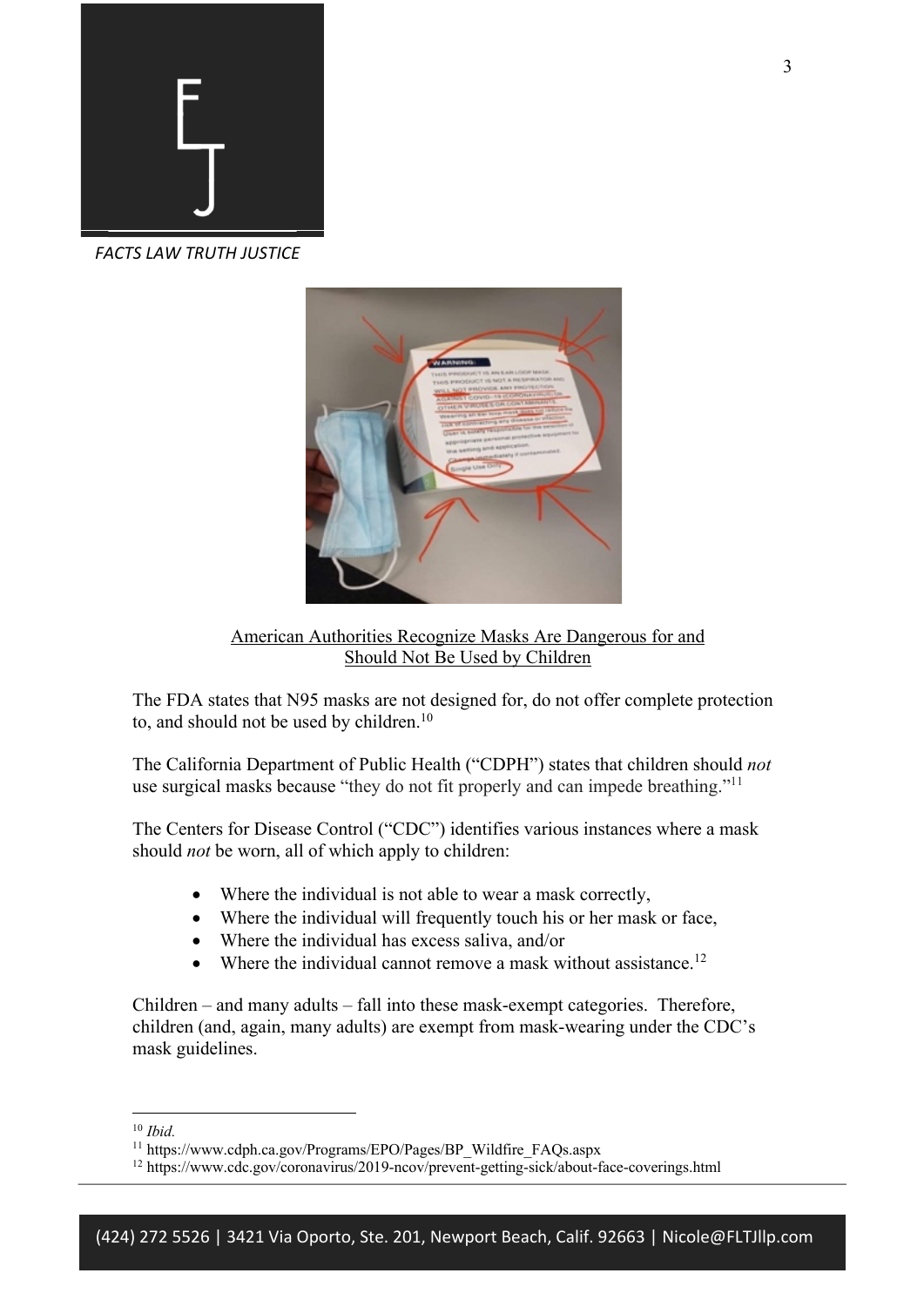

## LAUSD's Requirement Conflicts with CDPH's Mask Guidance

In addition to conflicting with the FDA's, CDPH's, and CDC's recommendations *against*  the use of masks in children, on November 24, 2021, the CDPH issued updated "COVID-19 Public Health *Guidance* for K-12 Schools in California, 2021-22 School Year" ("Guidance").<sup>13</sup> This Guidance is *not* law and cannot be enforced as such<sup>14</sup>; however, even this Guidance explicitly states, "Masks are *optional* outdoors for all in K-12 school settings." (Emphasis added). As a result, even if children could be legally, medically, or ethically compelled to mask, **LAUSD's outdoor mask requirement must be struck to comply with the current mask guidance of the "superior" agency.**

With respect to indoor masking, the Guidance states that masks are "required," unless the person falls into one of these categories:<sup>15</sup>

- Younger than two years old;
- With a medical condition, mental health condition, or disability that prevents wearing a mask. This includes persons with a medical condition for whom wearing a mask could obstruct breathing or who are unconscious, incapacitated, or otherwise unable to remove a mask without assistance.
- Hearing impaired, or communicating with a person who is hearing impaired, where the ability to see the mouth is essential for communication.
- Mask-wearing would create a risk related to their work, as determined by local, state, or federal regulators or workplace safety guidelines.

Children fall under most of these exemptions, as well. They are unable to remove or replace their masks without assistance, and their breathing and oxygen intake is blocked while mask wearing.<sup>16</sup> Additionally, their ability to see mouths is essential to learn how to communicate, and – as seen for years by studies throughout the world – is critical for personal, psychological, and emotional development. 17 As a result, even if the CDPH Guidance could be construed as legally-enforceable, and even if masks were *not* "mere facial decorations" that endanger the lives, health, or safety of children, children would be exempted from masking indoors under *both* the CDPH's and CDC's mask guidelines.

<sup>13</sup> https://www.cdph.ca.gov/Programs/CID/DCDC/Pages/COVID-19/K-12-Guidance-2021-22-School-Year.aspx

<sup>14</sup> We disagree with any court rulings to the contrary. 15 *Ibid.* 

<sup>16</sup> See fns. 7-13

<sup>&</sup>lt;sup>17</sup> See fn. 6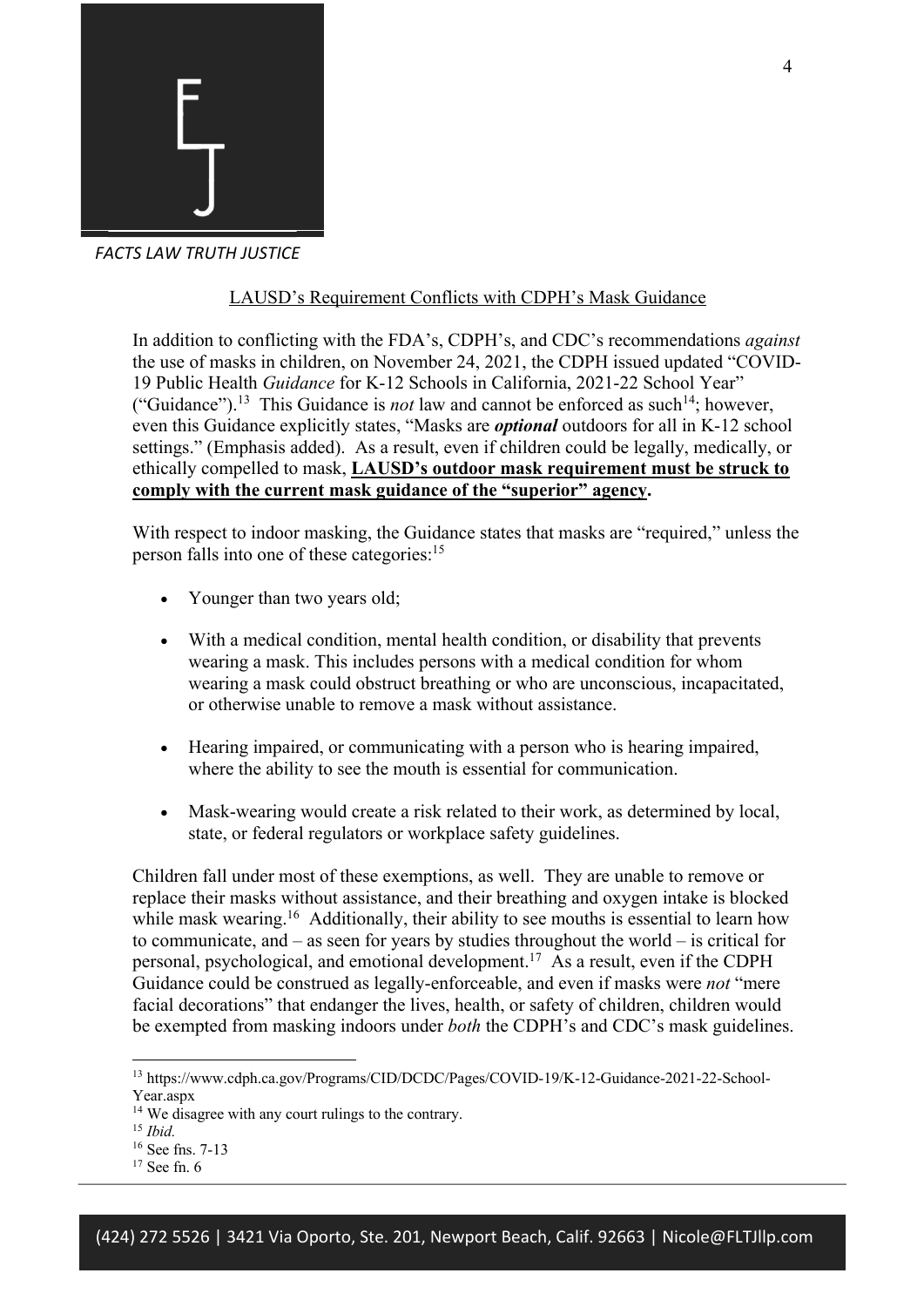

# LAUSD's Requirement Conflicts with LACDPH's Mask Guidance

On January 1 and 4, 2022, the Health Officer of the Los Angeles County Department of Public Health ("LACDPH") revised the "Reopening Protocols for K-12 Schools: Appendix T1" ("Protocols"). The revised Protocols state:

> [I]t is *strongly recommended but not required* that students wear upgraded masks which at a minimum are well-fitting, non-cloth mask of multiple layers of nonwoven material with a nose wire. Nothing in this protocol requires that the school provide upgraded masks to its general student population and *parental preference should*  be respected as to the level of PPE the student wears.<sup>18</sup>

We presume this update was to take into account the aforementioned admissions, and to reconcile them with decades of studies, findings, and research, that prove cloth facemasks are not appropriate to prevent the spread of an airborne, respiratory virus. Regardless, as stated, above, per the FDA and CDPH – "superior" agencies to the LACDPH – children cannot wear surgical, N95, or any other "upgraded" masks and any suggestion otherwise conflicts with the established science / medicine and is dangerous. Furthermore, the upgraded mask recommendation is just that – a *recommendation* – therefore, it is not only inappropriate and dangerous, but invalid and will not control Los Angeles schools.

## LAUSD's Criminal & Civil Liability for Continued Abuse

In sum, **children should not use cloth masks, surgical masks, N95 and comparable "upgraded" masks – let alone any combination of these masks** *layered –* **and they are otherwise exempt from mask wearing.** After nearly two years of forced masking without benefits and numerous California and national authorities openly admitting that masking is a useless, damaging exercise in "facial decoration," any continued mask requirement is unfounded, dangerous, illegal, unenforceable, and must be struck.

It is impossible – at this point – to understand the reason behind LAUSD's need to ignore data showing the enormous harms masks have on the children in its abusive "care," or its need to go *beyond* global, national, and local recommendations. Regardless, any attempt by your clients to force children to wear *any type* of mask, *knowing* the risks and lack of benefit presented by wearing them, will expose them – individually and in their official capacities – to civil and criminal liability for, *inter alia,* child endangerment, child abuse,

<sup>18</sup> http://publichealth.lacounty.gov/media/coronavirus/docs/protocols/Reopening\_K12Schools.pdf (emphasis added)